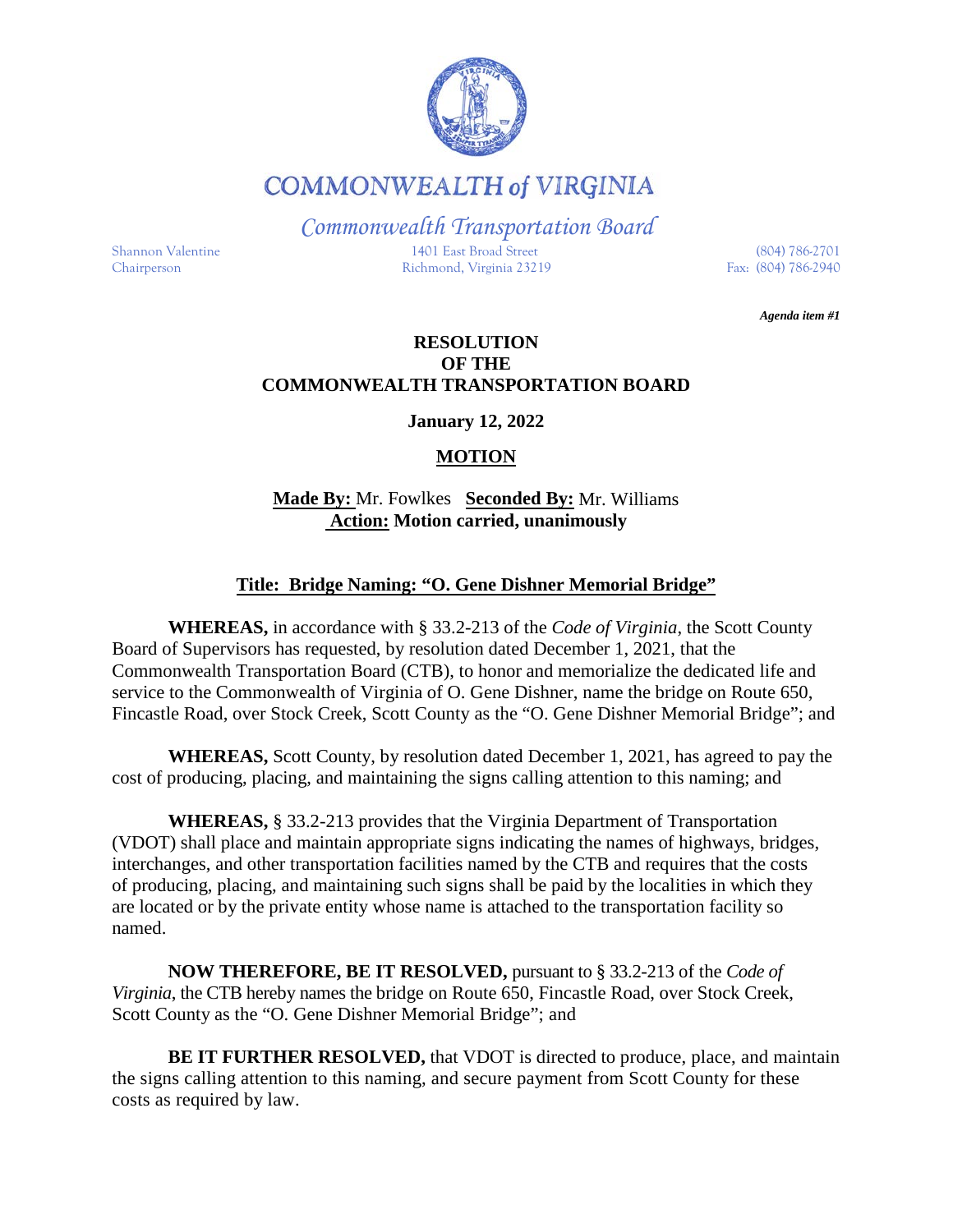### **CTB Decision Brief**

Bridge Naming: "O. Gene Dishner Memorial Bridge"

**Issue:** Commemorative naming of the bridge on Route 650, Fincastle Road, over Stock Creek, Scott County as the "O. Gene Dishner Memorial Bridge".

**Facts:** Scott County enacted a resolution on December 1, 2021 to honor the life and dedicated service to the Commonwealth of Virginia of O. Gene Dishner of Glenita, Scott County, Virginia.

According to the Scott County resolution:

Mr. Dishner was a native to Scott County from the community of Glenita. He graduated from Rye Cove High School and went on to earn two degrees from East Tennessee State University. He served as Scott County's first administrator beginning in 1968 after which he was appointed the first Director of the Virginia Department of Housing and Community Development in 1978 where he served for seven years

In 1985 Mr. Dishner was appointed Director of the new Virginia Department of Mines, Minerals and Energy (DMME) where he continued until his retirement in 2005. He was recognized with the Outstanding Public Administrator of the Year award by the Virginia Chapter of the American Society of Public Administrators in 1975 and during his tenure as the Director of DMME, that agency was awarded three United States Senate productivity and quality awards. Mr. Dishner passed away in 2020.

**Recommendations**: The Virginia Department of Transportation (VDOT) recommends this request be approved.

**Action Required by CTB**: The *Code of Virginia* requires a majority of the CTB members to approve a resolution naming a highway or bridge, as appropriate. A resolution will be provided for the Board's consideration.

**Result if Approved**: The bridge on Route 650, Fincastle Road, over Stock Creek, Scott County will be known as the "O. Gene Dishner Memorial Bridge". In accordance with law and by resolution, Scott County agrees to pay the costs of producing, placing, and maintaining the signs calling attention to this naming.

**Options:** Approve**,** Deny, or Defer.

**Public Comments/Reactions:** VDOT is not aware of any opposition to this proposal.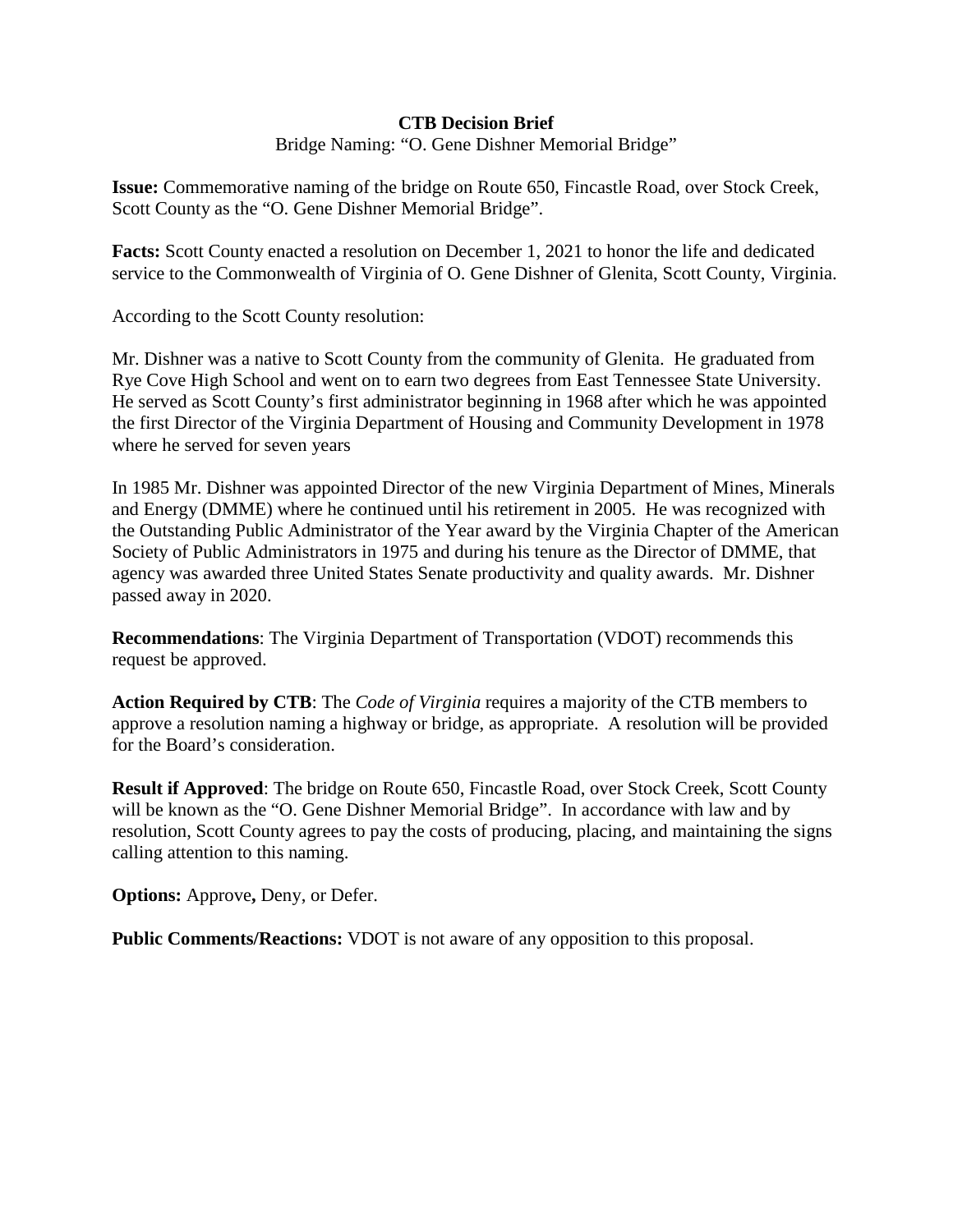#### **BOARD OF SUPERVISORS**

**DARREL W. JETER MARSHALL D. TIPTON JEREMY P. HERRON MICHAEL K. BRICKEY** DANNY P. MANN **SELMA G. HOOD STEFANIE A. CRUBY** 



**SCOTT COUNTY BOARD OF SUPERVISORS**  **COUNTY ADMINISTRATOR** Freda R. Stames

190 Beech Street, Suite 201 **GATE CITY, VIRGINIA 24251** PHONE: (276) 386-6521 FAX: (276) 386-9198

EMAIL: fstarnes@scottcountyva.com www.scottcountyva.com

**SCOTT** 

**VIRGINIA** 

At a meeting of the Scott County Board of Supervisors begun and held in the Supervisors' meeting room located at the Community Services Building in Gate City, Virginia on Wednesday the 1st day of December, 2021 at 8:30 a.m.

PRESENT: Darrel W. Jeter Marshall D. Tipton Jeremy P. Herron Danny P. Mann - Chairman Michael K. Brickey Selma G. Hood Stefanie A. Cruby - Vice-Chairman

**ABSENT:** None.

On a motion by Selma G. Hood, duly seconded by Jeremy P. Herron, this Board hereby adopts the following:

#### RESOLUTION NO: 2021-24

# BRIDGE NAMING ON ROUTE 650, FINCASTLE ROAD, IN SCOTT COUNTY AS THE "O. GENE DISHNER MEMORIAL BRIDGE"

WHEREAS, O. Gene Dishner (1938 - 2020) was a native to Scott County from the community of Glenita, a graduate of Rye Cove High School, and earned two degrees from East Tennessee State University, and

WHEREAS, Mr. Dishner served as Scott County's first administrator beginning in 1968 after which he was appointed the first Director of the Virginia Department of Housing and Community Development in 1978 where he served until 1985, and

WHEREAS, in 1985 Mr. Dishner was appointed Director of the new Virginia Department of Mines, Minerals and Energy (DMME) where he continued until his retirement in 2005, and

WHEREAS, he was recognized with the Outstanding Public Administrator of the Year award by the Virginia Chapter of the American Society of Public Administrators in 1975, and during his tenure as the Director of DMME, that agency was awarded three U.S. Senate productivity and quality awards, and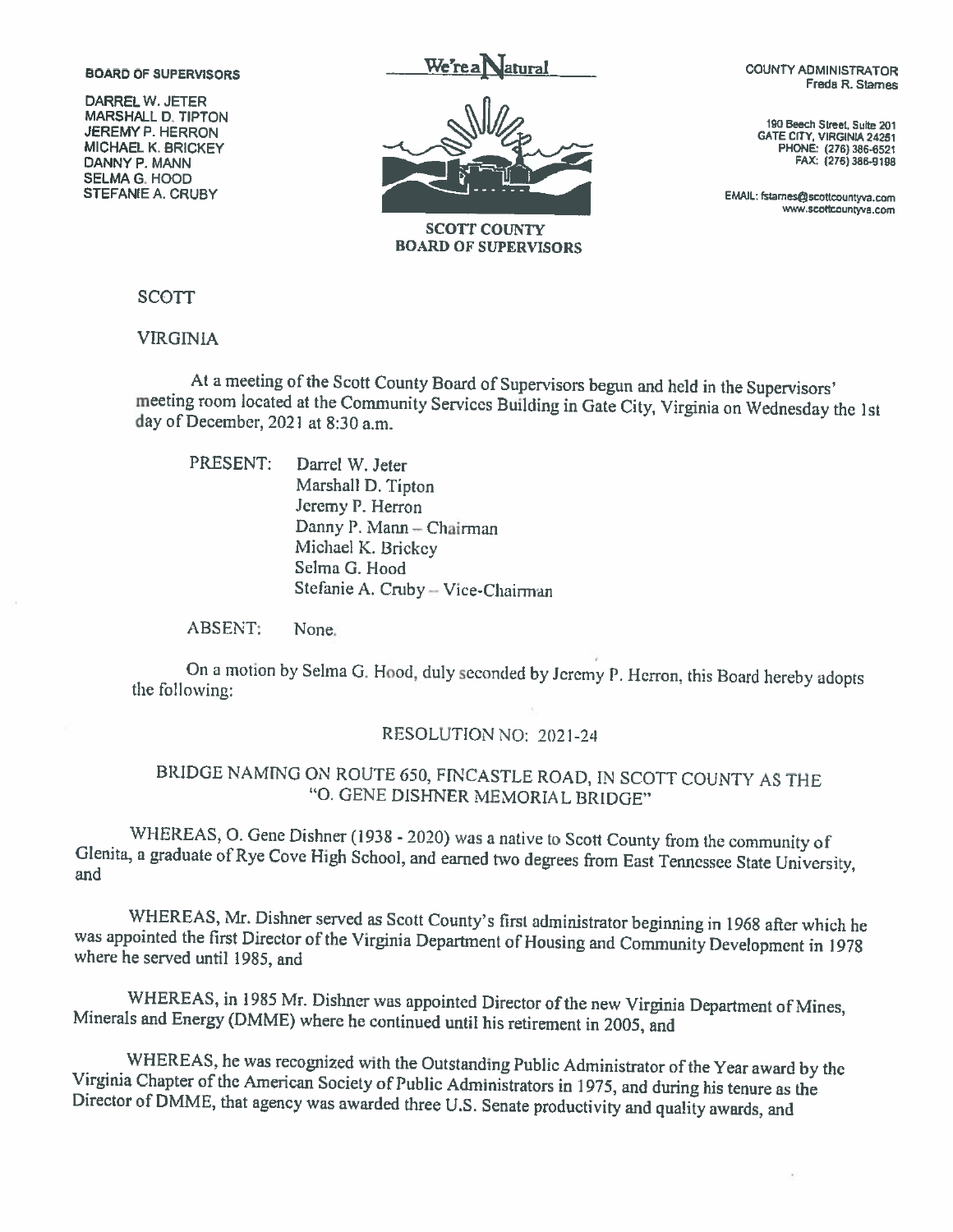WHEREAS, throughout his career as a public administrator Mr. Dishner always demonstrated his commitment to serve the people of the Commonwealth of Virginia and has consistently exhibited a high level of effective leadership, and

WHEREAS, Section 33.2-213 of the Code of Virginia authorizes the Commonwealth Transportation Board (CTB) to give suitable names to state highways, bridges, interchanges, and other transportation facilities and change the names of any highways, bridges, interchanges, or other transportation facilities forming a part of the systems of state highways, and

WHEREAS, Section 33.2-213 provides that the Virginia Department of Transportation shall place and maintain appropriate signs indicating the names of highways, bridges, interchanges, and other transportation facilities named by the CTB and requires that the costs of producing, placing, and maintaining such signs shall be paid by the localities in which they are located.

NOW, THEREFORE, BE IT RESOLVED, that Scott County, in accordance with the requirements of Section 33.2-213 of the Code of Virginia, does hereby request that the CTB name structure number 6069, located on Route 650, Fincastle Road, in Scott County as the O. Gene Dishner Memorial Bridge.

BE IT FURTHER RESOLVED, that Scott County agrees to pay the cost of producing, placing, and maintaining the signs calling attention to this naming.

> Darrel W. Jeter, Marshall D. Tipton, Jeremy P. Herron, Danny P. Mann, Voting aye: Michael K. Brickey, Selma G. Hood, and Stefanie A. Cruby.

Voting nay: None.

×

Attest: Childa Rotaine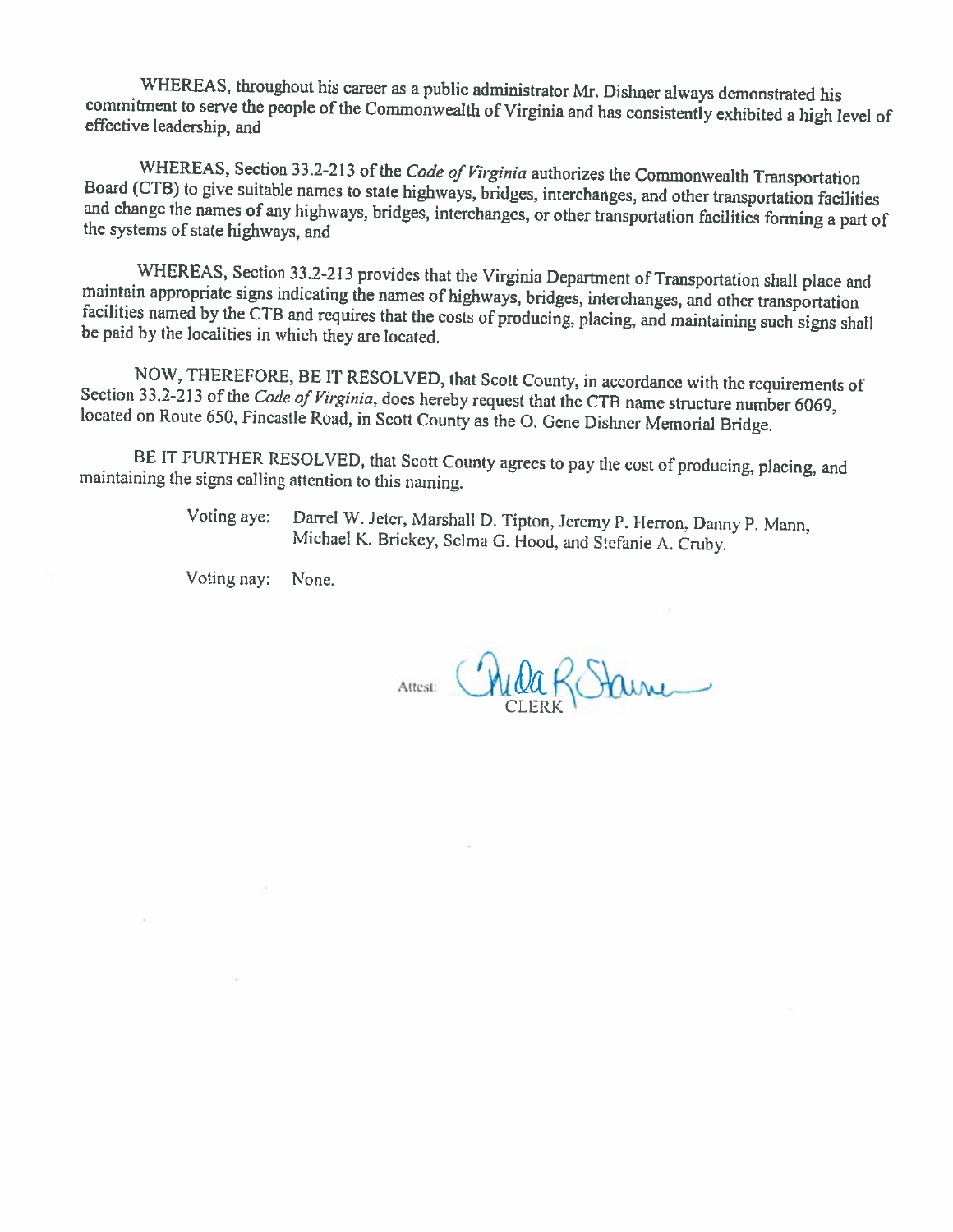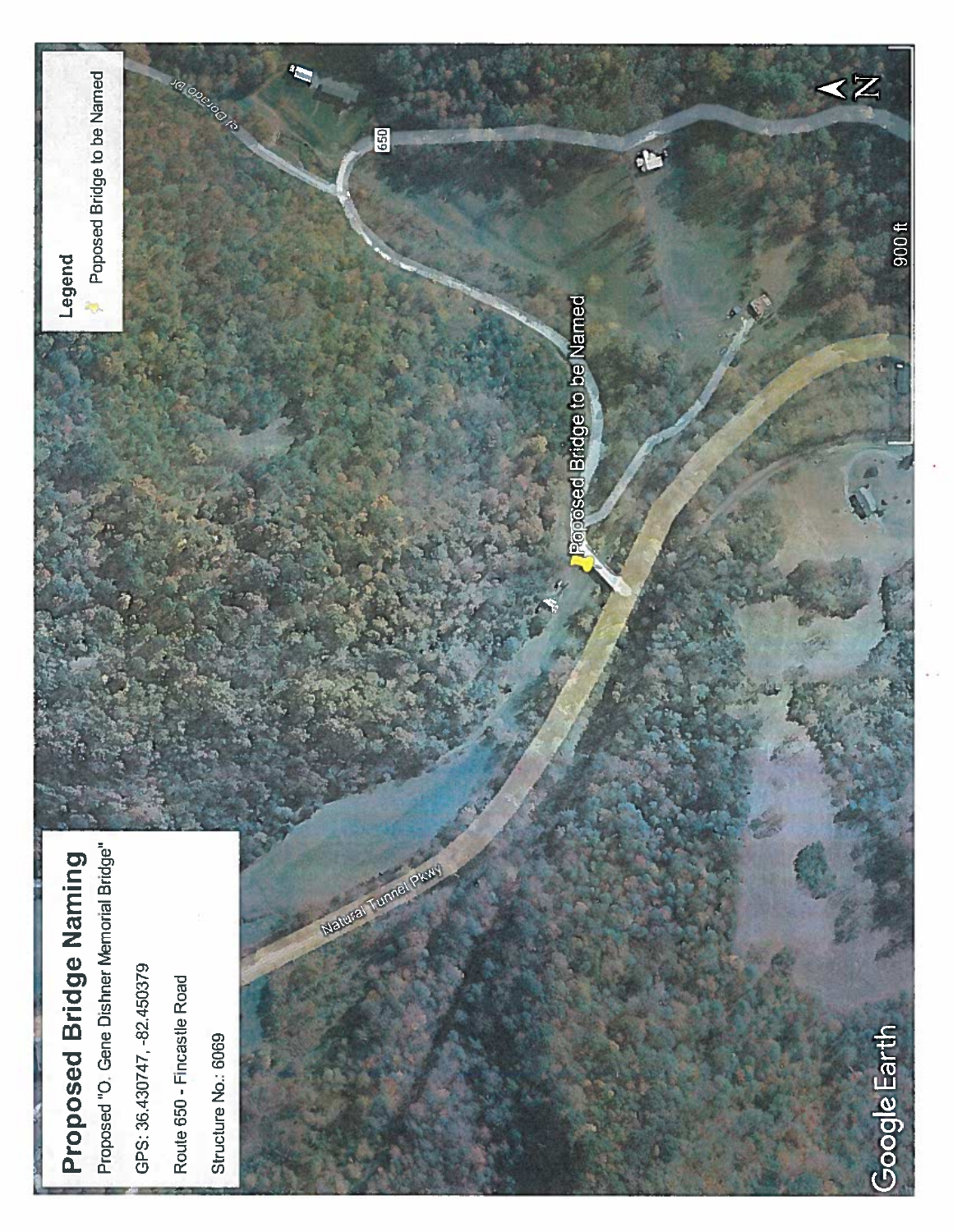